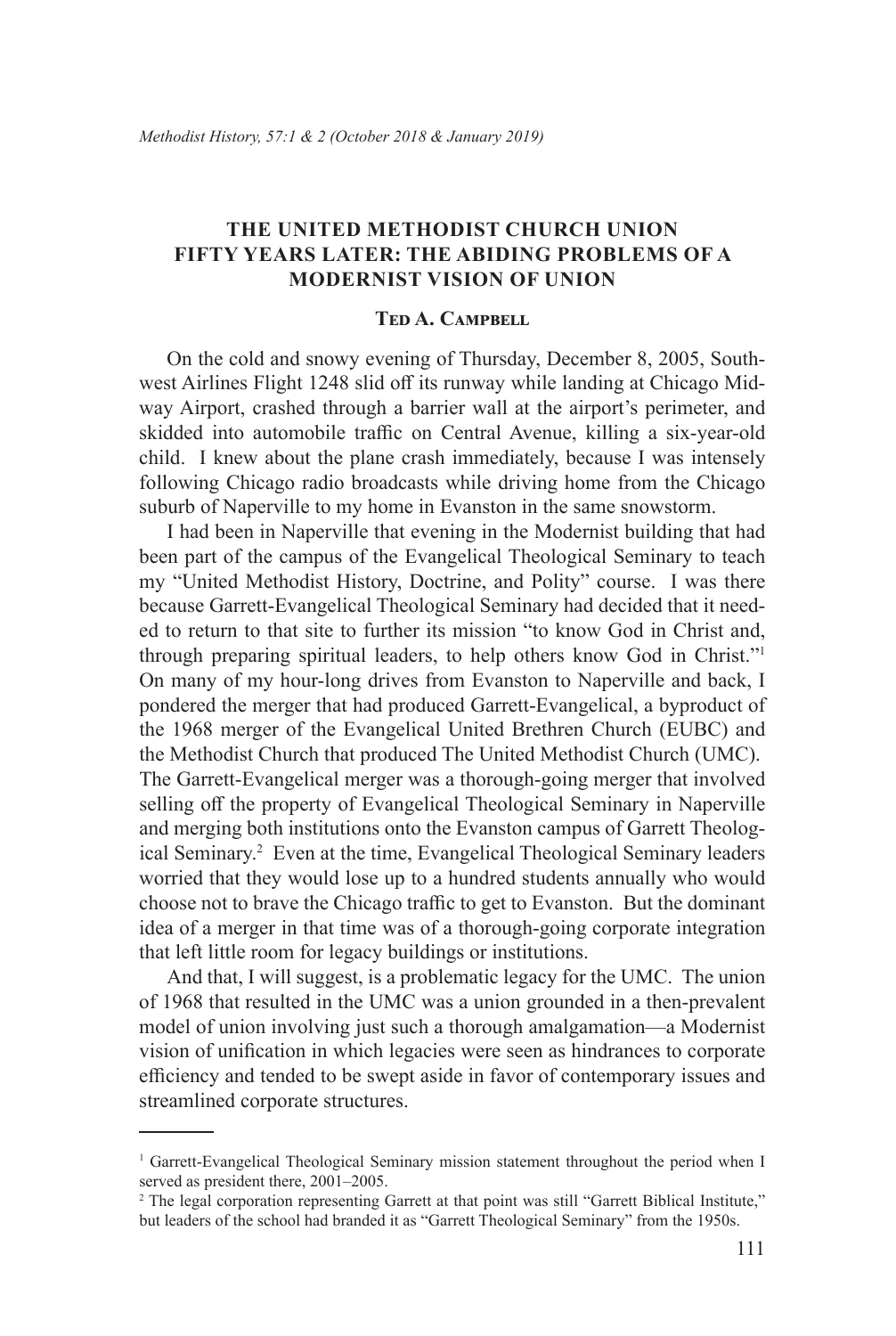#### **Modernist Visions of Unity**

The merger of the EUBC and the Methodist Church and the simultaneous merger of the segregated Central Jurisdiction of the Methodist Church into the newly–unified structures of the UMC occurred at a very particular historical moment. The assassinations of Dr. Martin Luther King, Jr., on April 4, 1968, and of Senator Robert Kennedy on June 5 were bookends to the Uniting Conference.

Perhaps more important for the on-going life of the UMC than these historic tragedies was the fact that the Uniting Conference took place in the waning years, indeed the waning months, of the Modernist movement that had come to espouse a highly centralist vision of unity in which regional and cultural particularities had to give way to unified modern structures. I am not speaking here of "modernity" more broadly: Protestantism and Methodism had been part of modernity from their very origins. Debatable though it may be, I am convinced that we are still living in a phase of modernity.

But *Modernism* represented a very specific European and North-American cultural movement from the late-nineteenth century through the 1960s that understated or rejected traditional forms of culture and encouraged innovation in a number of areas including art, architecture, and music.3 Architecture offers a particularly clear example of the evolution of the Modernist vision of unity. Earlier expressions of architectural Modernism had attempted to incorporate elements of traditional culture united by a Modernist motif. As an example, consider the Art Deco architecture of the Texas Centennial Exhibition of 1936, with buildings designed by Dallas-based architect George Dahl to celebrate the hundredth anniversary of the Republic of Texas. Dahl's designs for this Exposition incorporated British, French, Spanish, and Native-American design elements united by an overarching Modernist motif.

But in the period after World War II, Modernist architecture turned towards styles that celebrated the modern by deliberately avoiding traditional design elements. In contrast to George Dahl's Art-Deco buildings for the Texas Centennial Exposition, consider the late-Modernist architecture of his own design, twenty years later, for the Dallas Memorial Auditorium, that was opened in 1957. This building reflects the Modernist architectures that prevailed after the Second World War, the so-called International Style influenced by the German Bauhaus movement. Consistent with that architectural movement in the mid-twentieth century, the only design elements of the Dallas Memorial Auditorium are geometrical, and not traditional. And that is important because the Dallas Memorial Auditorium was the very building in which the EUBC-Methodist Church union of 1968 took place. The building that EUB and Methodist delegates entered on April 23, 1968, and from which they emerged as United Methodists, signified the overcoming of the past in a new, Modernist vision of unity.

<sup>3</sup> Art Berman, *Preface to Modernism* (Urbana, IL: U of Illinois P, 1994), 3–9.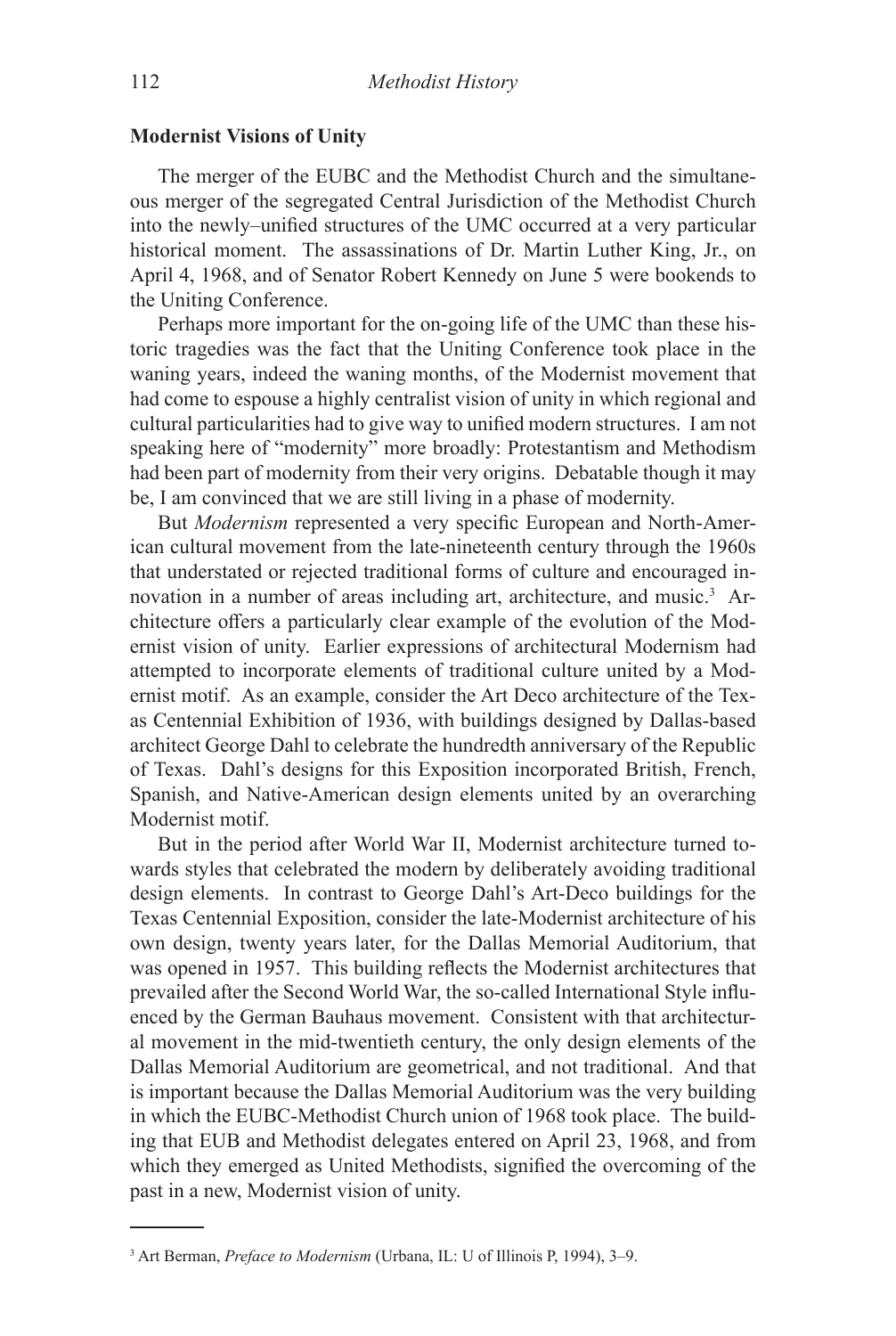If the architectural setting was only a coincidence, the *structures* put in place by the newly organized UMC reflected the forms of unity that had been evolving parallel to the evolution of Modernist architectures through the early twentieth century. Modernist visions of unity seem to have been spurred by the threats posed by the rise of the Soviet Union in 1922 and the rise of German National Socialism in 1933 and beyond. The League of Nations was formed in 1920 after the Russian Revolution and just ahead of the union of Soviet states. The weaknesses in the League of Nations—especially its weakness against the rise of Nazism and the globalizing Axis alliance of the 1930s—would lead in the immediate post-War period to the formation of the United Nations, whose first general assembly was held in Methodist Central Hall, London, on October 4, 1946. The outlook of the immediate post-War period was that the world deserved a much stronger alliance than the League of Nations. Not surprisingly, the architectural expression of this new global unity was the United Nations headquarters complex in New York City, designed by Brazilian architect Oscar Niemeyer and opened in 1952, a masterpiece of the International Style.

But it was not only political states that were concerned with new forms of unity in the post-war period. Another trend of the period was towards a more unified organization of businesses throughout the world and especially through business mergers and acquisitions. Although acquisitions and mergers in the United States had slowed down considerably in the wake of the Sherman Antitrust Law (1890) and the breakup of Standard Oil (1911), they grew in prominence in the period after World War II. A 1978 report of the Federal Trade Commission in the USA lists large-scale corporate acquisitions by years from 1948 through 1978, focusing on the areas of mining and manufacturing, listing the numbers of mergers each year and the combined assets of all of the acquiring corporations. The table begins with four acquisitions in 1948 with a total of \$63 million in assets and steadily grows until it peaked in 1968, with 174 corporate acquisitions with a total of \$12.5 billion in combined assets in that year. The numbers of acquisitions and mergers and the amounts of their combined assets then declined until 1975.<sup>4</sup> Within this very specific historical context, it is hard to avoid the impression that the EUBC-Methodist Church union of 1968 amounted to something more like an ecclesiastical acquisition than a merger or union.

But of course, the driving force behind the EUBC-Methodist Church union was the Modernist vision of the ecumenical movement that had been evolving parallel to Modernism in art and architecture and political unions and in the evolution of modern businesses. From my own experience in ecumenical work, I know that long-time ecumenical advocates had stressed repeatedly that the ecumenical movement had never intended the creation of a superchurch in which all particularities would be dissolved. But they

<sup>4</sup> USA Federal Trade Commission, "Statistical Report on Mergers and Acquisitions, 1978" (Bureau of Economics, August 1980), Table 14, "Large Acquisitions in Manufacturing and Mining, 1948–1978," 110.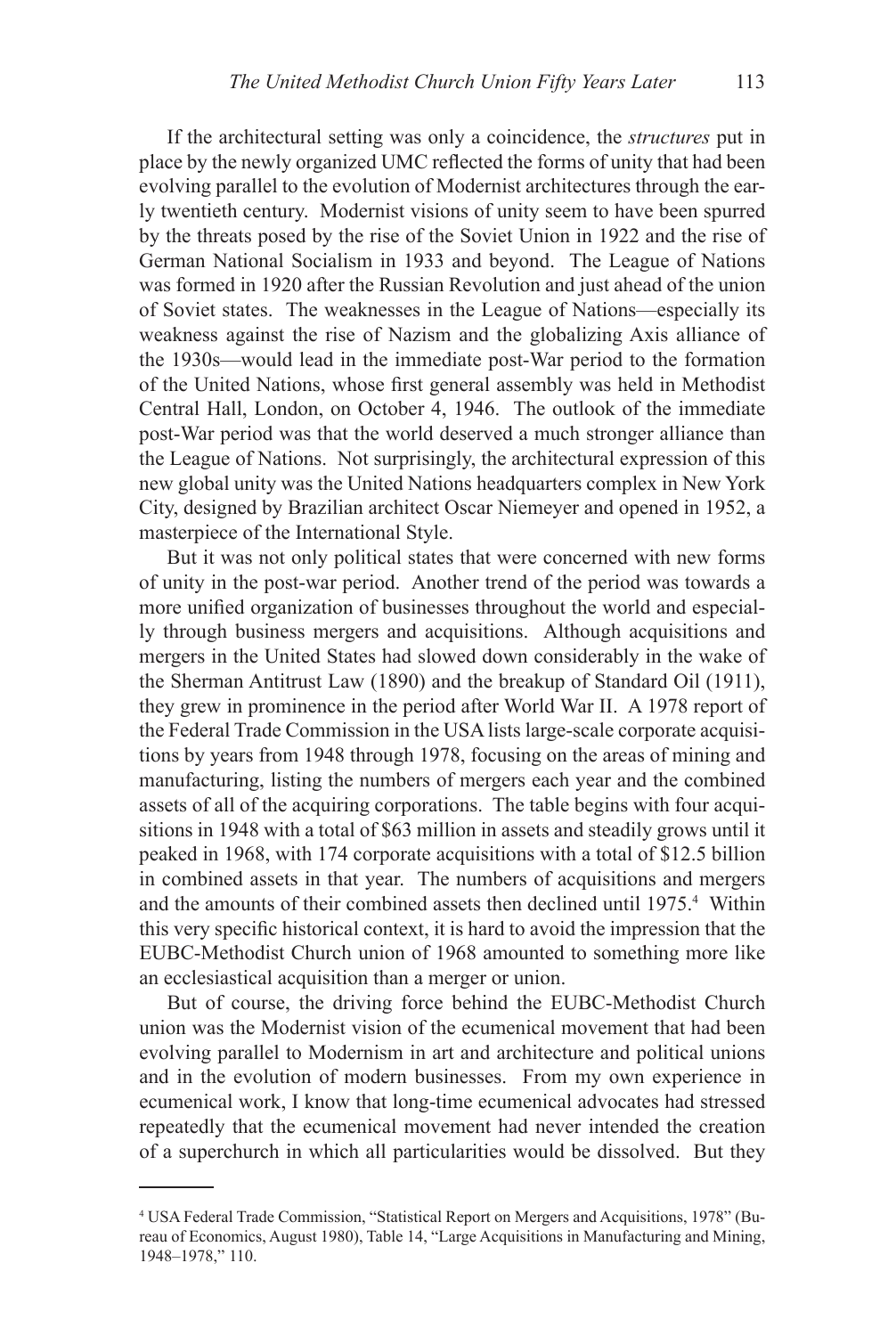tended to say this with a defensive edge that signified that they were very aware of the criticism.

Ecumenical unities evolved at least partially in response to some of the same crises that influenced political unities. The Life and Work movement, in particular, had grown as a Christian response to the specter of totalitarianism posed by the Soviet state, with its distinctive challenge to traditional religion of all forms, and of National socialism. The ecumenical unities of the mid-twentieth century were envisioned and advocated as democratic and representative forms of unity as opposed to top-down and undemocratic authoritarianism and totalitarianism.5

The ecumenical movement spurred an intricate web of denominational unions in the early twentieth century, unions in which the Evangelical Association (the Evangelical Church), the United Brethren in Christ were engaged. Methodist engagement in the movement led directly to the Methodist union of 1939, and Evangelical and United Brethren involvement led to their merger seven years later in 1946. Two years later (1948), the World Council of Churches was organized in Amsterdam with strong participation of Methodist denominations throughout the world. By the time Methodist and EUBC bishops began to meet together in the 1950s, the path to denominational mergers and ecumenical involvement was well-known to senior leaders of both denominations. In fact, the very first of those meetings of EUBC and Methodist Church bishops occurred during a meeting of the National Council of the Churches of Christ in the USA in St Louis in 1957.

We must not underestimate the power of the ecumenical vision that motivated the union of 1968. Bishop Reuben H. Mueller of the EUBC addressed the Methodist Church general conference of 1964 meeting in Pittsburgh, offering the following impassioned defense of the proposed merger:

I believe in this Methodist-Evangelical United Brethren union so much that I am willing to say that even if we have to die in our present being, structure, program, and procedures for the sake of Jesus Christ and His Church, let us die. This is a paradoxical pathway to a new life. If church union is to take place, there will have to be some dying in order that the new may be born . . . . If necessary, I am willing that my Church should die as a separate entity in order that it might live on [in] a more significant, a larger, and a more spiritual way for the glory of Jesus Christ.<sup>6</sup>

As Mueller saw it, and as Methodist and EUBC leaders all tended to see it at that time, the union of 1968 was a divinely-given gift that required death of some things in order for new life. The tragedy is not, of course, that sacrificial vision of Christian unity; the problem, as I see, was the particular,

<sup>&</sup>lt;sup>5</sup> Ted A. Campbell and Gary Bruce MacDonald, "Laying the Foundations, 1910–1948," in Geoffrey Wainwright and Paul McPartlan, eds., *The Oxford Handbook of Ecumenical Studies* (Oxford: Oxford UP, 2017; currently available only online), esp. the section on "Life and Work, and Faith and Order, in the 1920s."

<sup>6</sup> Rueben H. Mueller, fraternal address to the Methodist Church general conference in Pittsburgh, April 26 through May 8. 1964; quoted in Paul Washburn, *An Unfinished Church: A Brief History of the Union of The Evangelical United Brethren Church and The Methodist Church* (Nashville: Abingdon Press, 1984), 77–78.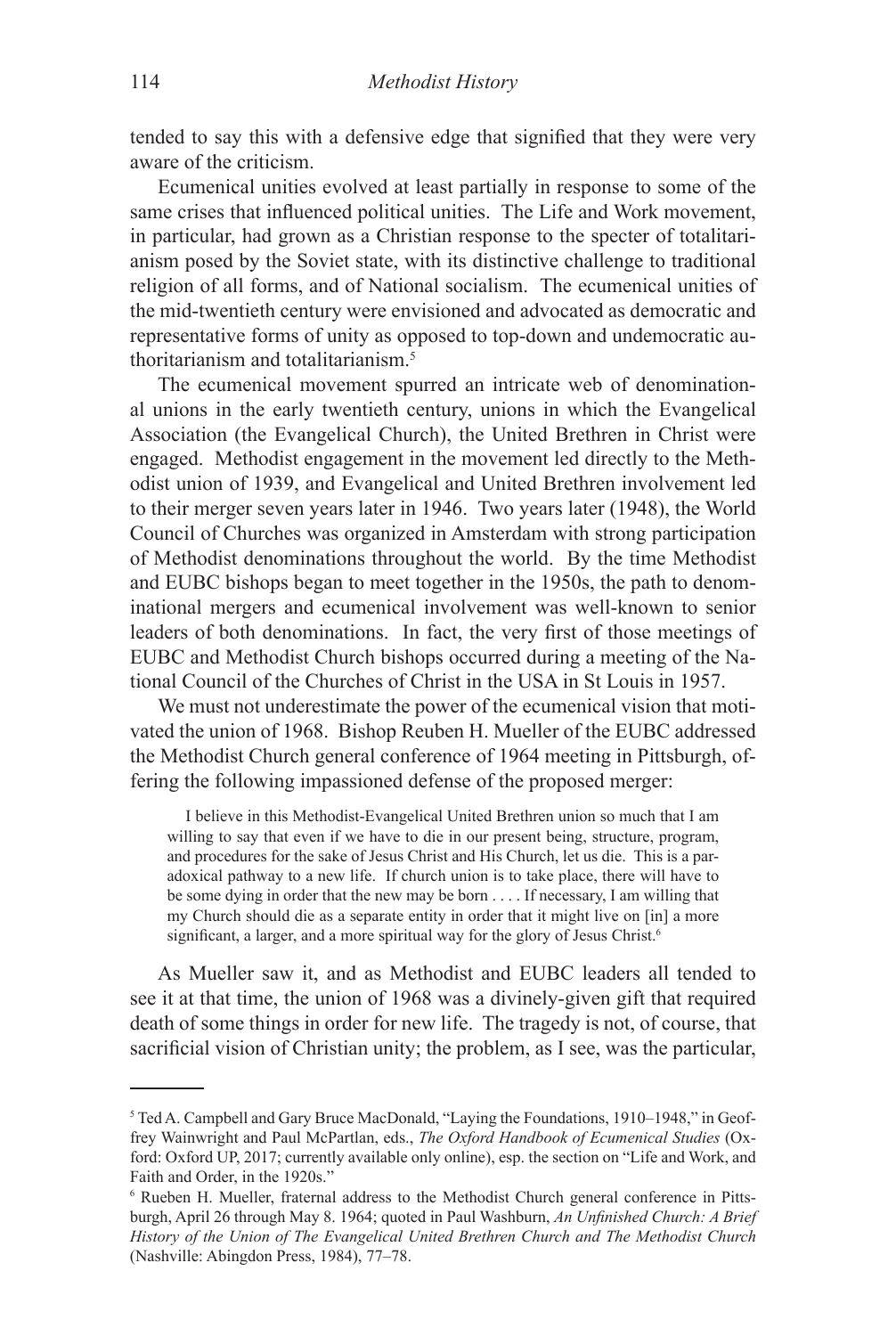Modernist form of unity that seemed at the time the only option for implementing such an ecumenical vision.

#### **The Modernist Union of The United Methodist Church**

The EUB-Methodist Church union of 1968 took place in the particular historical context of late Modernism and as a result of previously negotiated unions on the part of both denominations. Not only had Evangelicals and United Brethren negotiated the 1946 union of the EUBC, but they had each negotiated solutions to divisions within their own church traditions. Both had negotiated with the [German] Reformed Church in the United States and the Evangelical Synod of North America before leaving those negotiations to pursue more serious talks with each other.<sup>7</sup> Similarly, the Methodist Episcopal Church had negotiated with the Episcopal Church in the 1920s at the same time as pursuing federation and then union with the ME South and Methodist Protestant denominations in 1939. The Methodist Church had again negotiated with the Episcopal Church in the 1940s and 50s and agreed to drop those negotiations in favor of entering into union talks with the EUBC. All of this is to say that by the 1950s, both churches had developed cadres of seasoned negotiators, the technicians of Modernist unions, well attuned to the likely problems they would face.

The union of 1968 implemented an equitable model of inclusion of EUBC as well as Methodist representatives and structures through the early years of the union by the addition of a special Restrictive Rule in the constitution of the newly formed church according to which representation from the former EUBC denomination would be guaranteed to be at least one-seventh of any representative group at all levels above that of annual conferences. The "seventh" rule guaranteed that the EUBC as the minority partner in the union held a larger proportional share of representation in comparison to that of Methodists, though the measure was set to expire in twelve years.<sup>8</sup>

The union of 1968 involved a thorough amalgamation of structures derived almost entirely from the Methodist Church with the exception of the General Council on Ministries designed to coordinate ministries across the newly organized denomination, the one EUBC structure superadded to existing Methodist structures. The newly-formed denomination had a streamlined, modern organizational structure with parity at all levels (general conference, jurisdictional or central conferences, annual conferences, and local charges), though it did embrace at least two notable disparities:

1. the disparity inherited from the Methodist Church between jurisdictional conferences in the USA and central conferences elsewhere that

<sup>7</sup> On resolutions of divisions within the EA and UB churches, see Washburn, 54–56. On negotiations between EA and UB and other churches, see Russell E. Richey, Kenneth E. Rowe, and Jean Miller Schmidt, *The Methodist Experience in America: A History* (Nashville: Abingdon Press, 2010), 406.

<sup>8</sup> *Book of Discipline of The United Methodist Church 1968* (Nashville: Methodist [*sic*] Publishing House, 1968), article II:III:VII, ¶ 21, (pp. 21–22); see also Washburn, 75–76.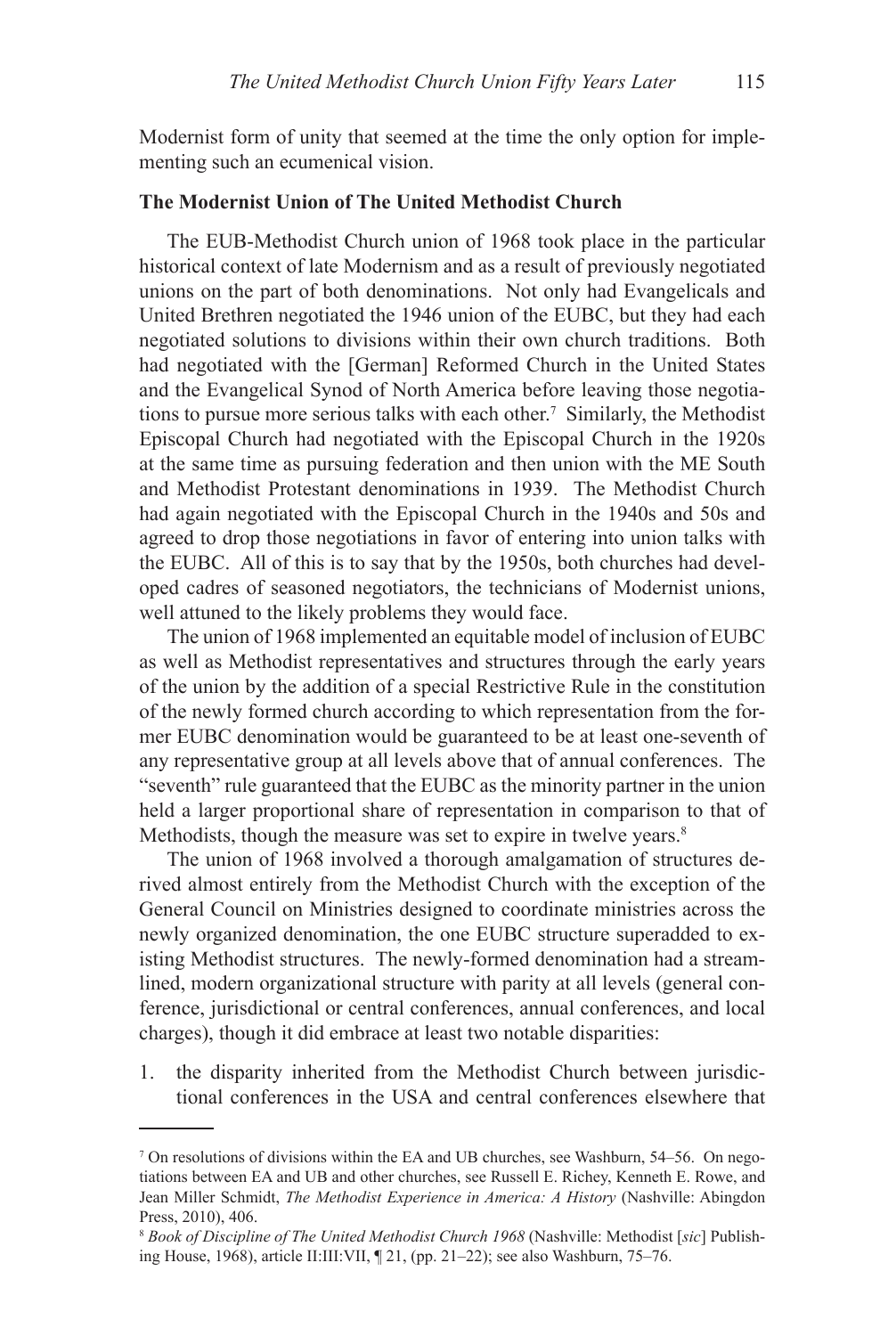were empowered to alter the *Discipline* in specific ways suitable to their contexts; and

2. a new disparity between bishops who were subject to reelection in some central conferences, following the EUBC pattern, and bishops with life tenure, following the Methodist pattern in all jurisdictional conferences.<sup>9</sup>

But apart from these anomalies, the constitution and the *Disciplines* from 1968 presupposed a unified global structure at every level from the general conference down to local charges.

Perhaps the most ludicrous example of this came in 1972 when the UMC general conference of that year mandated a new structure for local congregations involving a byzantine structure with separate administrative boards and councils on ministries in every congregation and a total of at least 36 officers that every congregation was required to name.<sup>10</sup> This cannot be blamed on the EUBC or the longer history of the Methodist Church. I think it was part of the Modernist mood of that age, that wanted to prescribe idealized standardized structures addressing a variety of important concerns, but apparently without consciousness of the realities of United Methodist congregations, especially smaller ones.

The union of 1968 also mandated the merger of other denominational structures: the EUBC publishing house was shut down, and its operations merged with that of the Methodist Publishing House in Nashville. Denominational boards and agencies were merged, all into the existing Methodist as opposed to EUBC structures. Theological schools were mandated to merger including Garrett and Evangelical in the Chicago and the Methodist Theological School in Ohio and United Theological Seminary, though the latter merger, much discussed and debated through the 1990s, never came to pass. As I have suggested in the opening vignette, the Garrett-Evangelical merger that was effected in 1974 was a thorough merger that mandated selling the Naperville property of the Evangelical Theological Seminary and moving all operations to Evanston where its students and faculty were merged into the Garrett students and faculty.

## **Abiding Problems of a Modernist Vision of Unity for The UM Church**

The Modernist form of the union of 1968 bequeathed a series of problems to the UMC that continue to beleaguer us in our quest for a "Way Forward" on divisive issues today. It bequeathed to us a top-down, globally-imposed set of structures that had very little room for ethnic or linguistic or theological diversities, much less diversities of sexual-minority groups. Indeed, the

<sup>9</sup> Institutionalized in *UMC Discipline* 1968, article III:VI, ¶ 55 (p. 31). Paul Washburn wrote that "Both churches had life episcopacy in practice except in a very few instances" (*An Unfinished Church*, 76). But the EUB Church had mandated re-election of bishops every four years, so what Bishop Washburn seems to have meant by this was that in almost every case, bishops were

in fact re-elected quadrennially. <sup>10</sup> Book of Discipline of The United Methodist Church 1972 (Nashville: United Methodist Publishing House, 1972), ¶ 144–162, (pp. 113–137).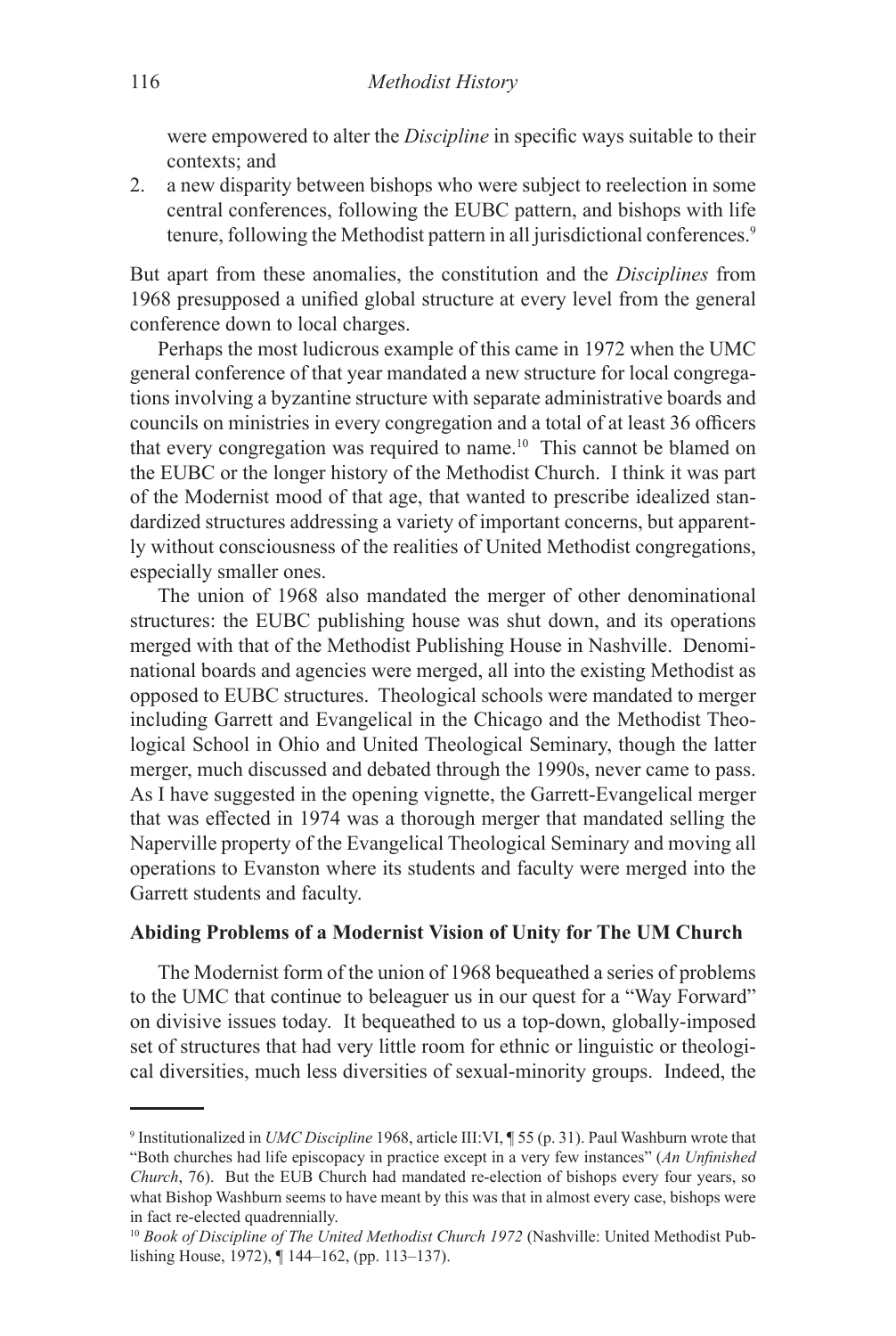Modernist global structure of the UMC had no sanctioned spaces for most of these forms of diversity and the lack of sanctioned spaces resulted in an almost immediate explosion of unsanctioned caucus groups representing these various forms of diversity in the denomination.

To take an example, where the Catholic Church developed and sanctioned the Catholic Fraternity of Charismatic Covenant Communities and Fellowships (1990) to relate the Charismatic movement to the church, United Methodist Charismatics found themselves with no structural way to relate themselves to the denomination except through the informal and unsanctioned United Methodist Renewal Services Fellowship.<sup>11</sup> But much more seriously, the Modernist vision of union allowed no formally sanctioned structure to carry on the living heritage of the EUBC—or the Methodist Protestant Church, for that matter—except by way of historical preservation. Moreover, the Modernist legacy was simultaneously complicated for United Methodists by the legacy of the segregated Central Jurisdiction, a legacy that gave us a strong distaste for overlapping jurisdictions, seen as almost inevitable bearers of inequity to be avoided at all costs. We thus inherited a legacy of jurisdictions and central conferences that could not be overlapping for fear of the inequities inherent in the Central Jurisdiction.

Meanwhile, a series of cultural changes have challenged the very notion of the Modernist form of union. Double-professional clergy families severely challenged the prevailing idea of appointments and what had been called "itinerant" ministry. Larger congregations have expanded their roles in naming clergy including senior pastors and have now formed multiple  $501(c)(3)$ corporations off the radar of denominational reporting. The culture that sociologist Ronald D. Putnam described in *Bowling Alone: The Collapse and Revival of American Community* (2000) signaled a large-scale movement away from the forms of voluntary communities (like civic organizations as well as local church congregations) that had characterized the "Greatest Generation" of Americans who had lived through the Great Depression and the Second World War. Not surprisingly in that cultural context, denominational boards and agencies have shrunk budgets and staffs to a quarter or a third of the size they were when the UMC was founded, leaving congregations wondering what is left of the general-level of the denomination that is worth fighting over.

#### **Post-Modernist Structural Possibilities**

Bishop Paul Washburn described the UMC that emerged from the union of 1968 as *An Unfinished Church*. Is it too late to un-make the Ring of Power that represents the Modernist form of the UMC? In what Mountain of Doom could we cast it? My fear is that General Conference delegates who bear the Ring of Power love it and obey it. But only they can instigate its un-making.

<sup>&</sup>lt;sup>11</sup> The 1976 Portland general conference had officially approved, "Guidelines: The United Methodist Church and the Charismatic Movement," but the denomination has not formally sanctioned any organization advocating Charismatic renewal within the UMC.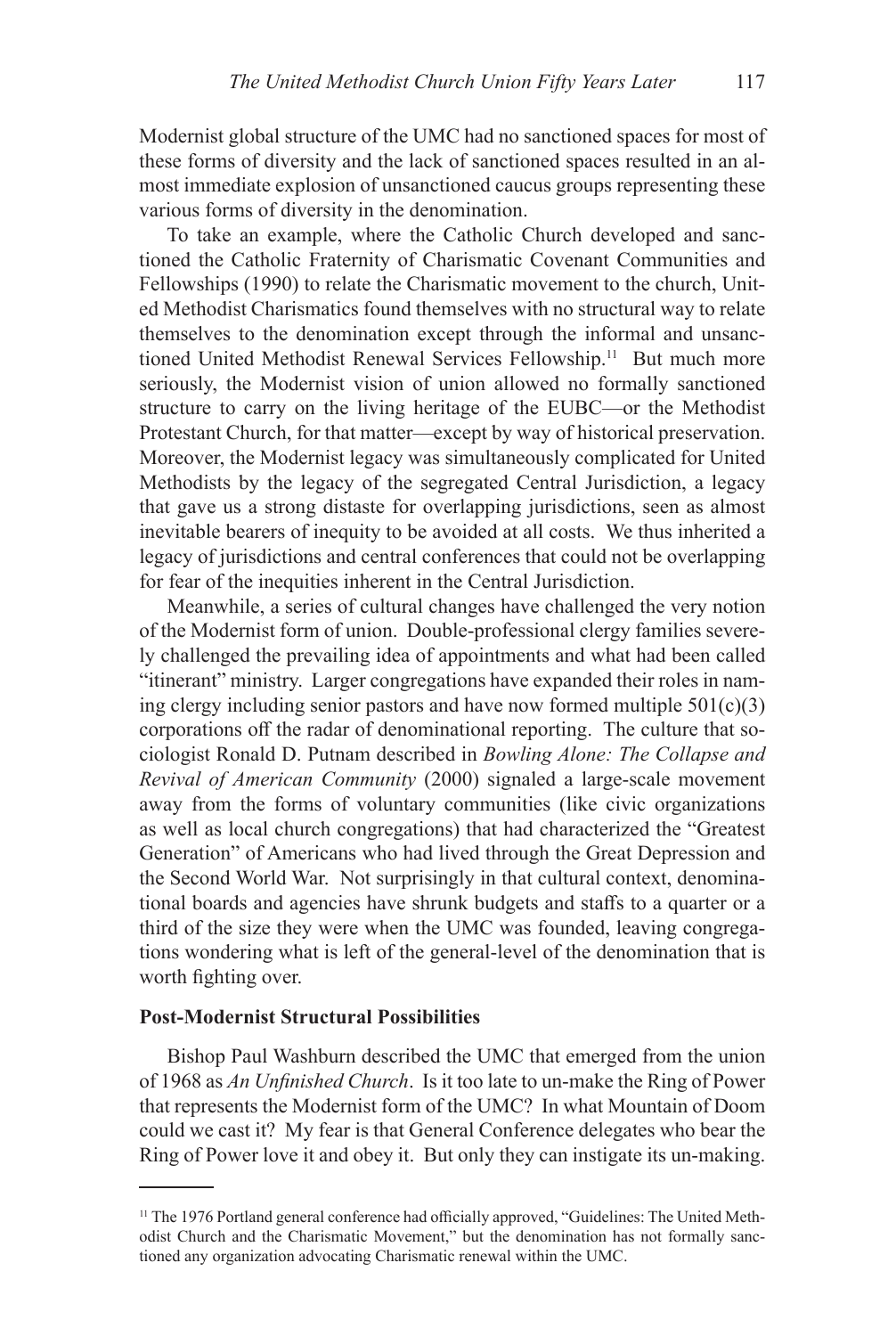And what forms might unity take after its un-making, beyond the iniquitous specter of ever-more-atomistic Protestant division into thoroughly separated denominations? Could we conceive of post-Modernist forms of unity in the church that avoid the Modernist tendency to globalizing unity steamrolling out all traces of theological or social-ethical diversity?<sup>12</sup> One of the ironies of the 1968 Modernist union of the Methodist Church and the EUBC is that it came at the very tail-end of the Modernist period, just before post-Modernist forms of culture began to emerge. Philip Johnson's AT&T Building (now 550 Madison Avenue) in New York in 1982 was a symbol of emerging postmodern architecture that made a dramatic turn back to the incorporation of traditional elements in architecture like the broken pediment at the top of that building. But the turn from Modernism to post-Modernism had begun in the 1970s with the shift to regional literature and literature celebrating particular ethnicities, like Alex Haley's *Roots: The Saga of an American Family* (published in 1976 and with a very popular television adaptation in 1977). The title, *Roots*, aptly summed up one of the consistent themes of post-Modernist cultures: the return to distinct historical and cultural roots after the blandness of late Modernism.

Not only did the post-Modernist period see the development of these strands of art and architecture and literature and music celebrating the distinctness of cultural traditions, but it has also seen some fascinating experiments in new forms of unity that held out the promise of overcoming some points of conflict that had seemed historically impossible to negotiate. In 1998 Northern Ireland came to be governed by a unique power-sharing agreement that involved the collaboration of two sovereign political states: the United Kingdom, through the Northern Ireland Assembly, and the Republic of Ireland through the North-South Ministerial Council. The agreement has proven remarkably effective and, despite the challenges posed by Brexit, no one seems to want to return to the times of "the troubles" in the past.

Would that Protestants or at least United Methodists could take a cue. But to date, Protestant church divisions in the United States (at least) have not envisioned any such post-Modernist forms of unity and have continued the consistent trajectory of Protestantism to use thorough, complete denominational division as the only means to settle significant disagreements. But visible, human-created divisions of the Body of Christ remain an offense before God and call for repentance and a renewed commitment to forms of visible unity. My concern is not at all with forms of visible Christ unity: my concern is very specific with the Modernist form of union that we inherited in the UMC, and that continues to haunt us as we seek a Way Forward in the midst of current divisions.

 $12$  The expression "postmodern" has been found to be ambiguous because it does not specify whether it means post (after) modernity in general or in a much more restricted sense post (after) the very particular cultural movement identified as Modernism. I use "post-Modernist" and "post-Modernism" here to make it clear that it is the latter meaning that I have in mind.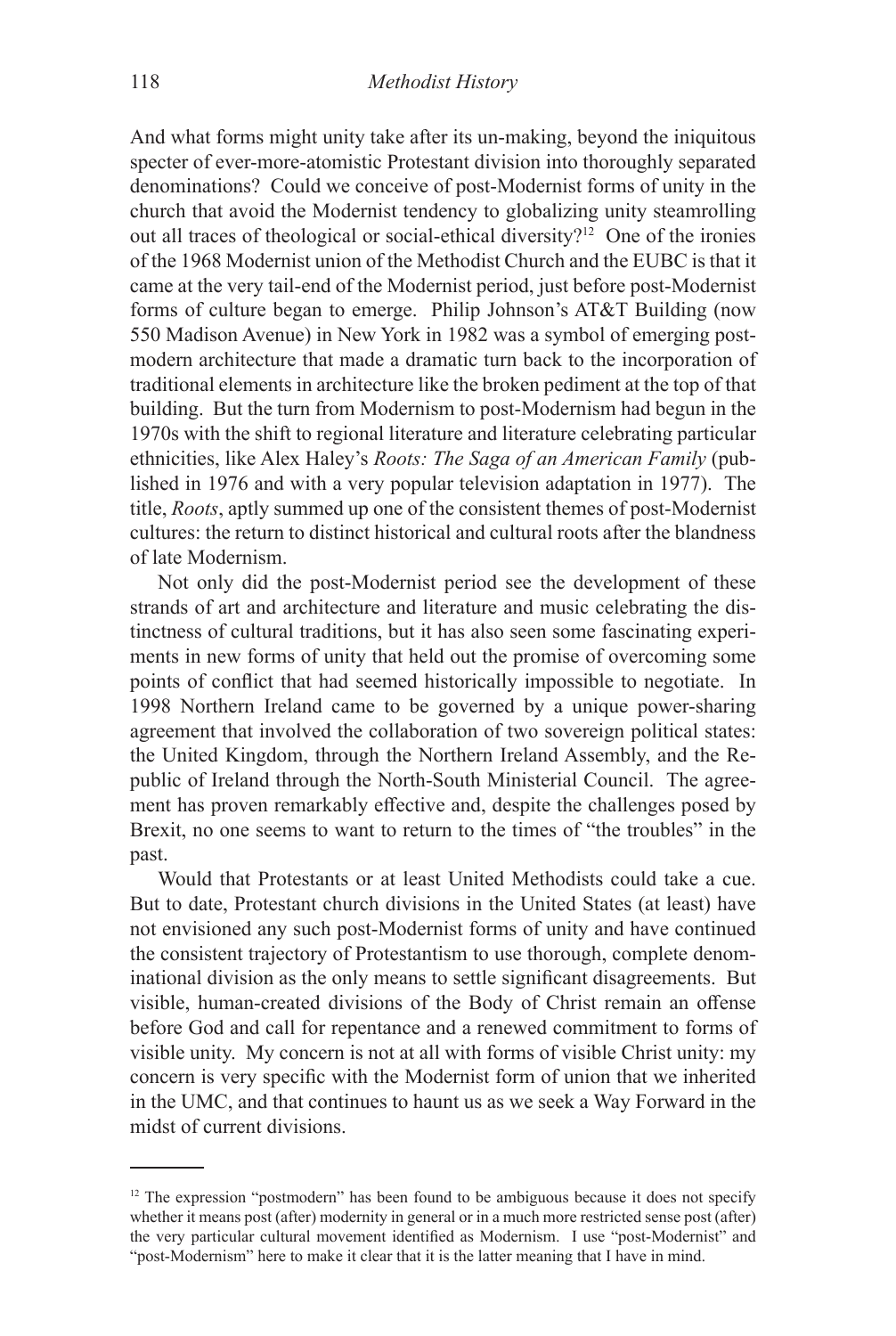It is especially fascinating that the UMC has moved to make local church organization much more flexible since the top-heavy and elaborate structure prescribed in 1972. Why have we not been able to implement that kind of flexibility at higher levels in the denomination?

So I ask, looking to the future and a "way forward": What if we were to find the "connectional conference" proposal from the Commission on a "Way Forward" to be a fruitful and providential post-Modernist structural possibility? Moreover, it seems to me that something like the geographically overlapping "connectional conferences" offer one way to envision forms of union beyond the late-Modernist model we have tried to live with and that offers so little space for very seriously diverging ways of being Christian today.

I am not so happy with the "connectional conference" proposal as it stands now, in which we would end up with three mini-denominations: a) the "traditionalist" churches united around their opposition to sanctioning gay marriages or gay ordinations, b) the "progressive" churches united around their affirmation of gay unions and gay ordinations, and c) the remaining congregations who value the present unity of their congregations over any exclusive approach to sexuality issues.

Suppose instead of or in addition to those dull options oriented entirely around sexuality issues, we could have connectional conferences like this:

- 1. How about a connectional conference of congregations that voluntarily choose to further the historic identity of EUB churches and traditions of European Pietism and that would perhaps develop special ecumenical relationships with the Moravian Church and other Pietistic communities? Would many of our European UMC congregations choose to ally themselves with this connectional conference? And what would be their contemporary sense of distinct mission beyond simply preserving the heritage of the Evangelical and United Brethren churches?
- 2. How about a connectional conference of congregation that explicitly and voluntarily choose to align themselves with the ethos of historic African-American Methodist churches, and perhaps develop special ecumenical relationships with the African Methodist Episcopal, African Methodist Episcopal Zion, and Christian Methodist Episcopal churches; not in this case (I hasten to add) a forced segregation as the Central Jurisdiction was, but with a voluntary decision to follow this way of being United Methodist Christians and open to all congregations and individuals, regardless of race, who want to foster the traditions of African-American Methodism?
- 3. How about a connectional conference of congregations that would enthusiastically embrace the Holiness-Evangelical traditions of American Methodism? (I do not really want Evangelical without Holiness!) Congregations that would readily embrace the heritage of the Wesleys and John William Fletcher and Phoebe Palmer and who might build alliances with Wesleyan-Holiness churches? Who might even serve as